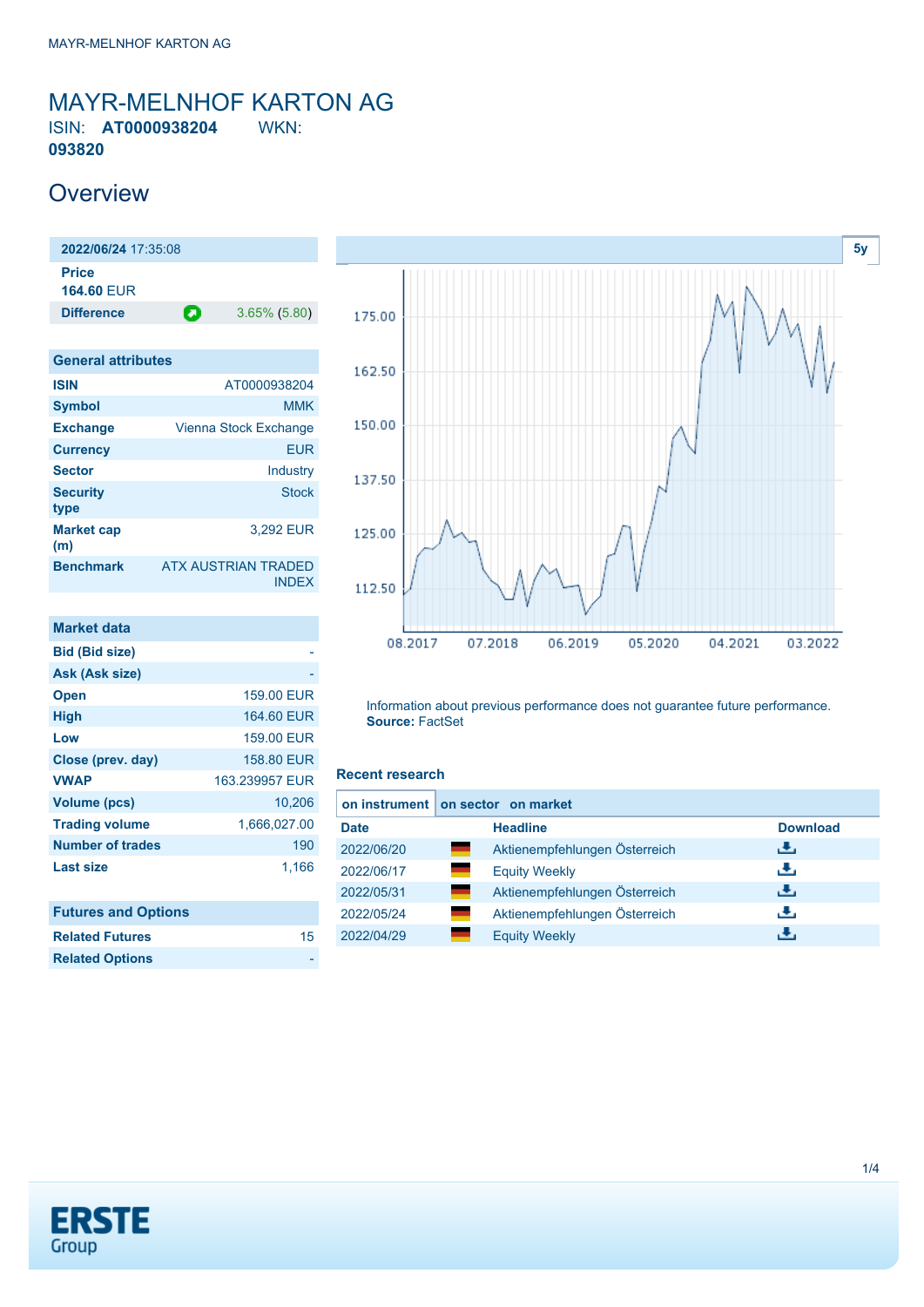## **Details**

**2022/06/24** 17:35:08 **Price**

**164.60** EUR

**Difference a** 3.65% (5.80)

| <b>General attributes</b> |                                            |
|---------------------------|--------------------------------------------|
| <b>ISIN</b>               | AT0000938204                               |
| <b>Symbol</b>             | MMK                                        |
| <b>Exchange</b>           | Vienna Stock Exchange                      |
| <b>Currency</b>           | EUR                                        |
| <b>Sector</b>             | Industry                                   |
| <b>Security</b><br>type   | <b>Stock</b>                               |
| <b>Market cap</b><br>(m)  | 3.292 EUR                                  |
| <b>Benchmark</b>          | <b>ATX AUSTRIAN TRADED</b><br><b>INDEX</b> |

| Market data             |                |
|-------------------------|----------------|
| <b>Bid (Bid size)</b>   |                |
| Ask (Ask size)          |                |
| <b>Open</b>             | 159.00 EUR     |
| <b>High</b>             | 164.60 EUR     |
| Low                     | 159.00 EUR     |
| Close (prev. day)       | 158,80 EUR     |
| <b>VWAP</b>             | 163.239957 EUR |
| Volume (pcs)            | 10,206         |
| <b>Trading volume</b>   | 1,666,027.00   |
| <b>Number of trades</b> | 190            |
| Last size               | 1.166          |

### **Performance and Risk**

|                   | 6 <sub>m</sub> | 1v        | 3v        |
|-------------------|----------------|-----------|-----------|
| <b>Perf</b> (%)   | $-3.87%$       | $-10.09%$ | $+45.13%$ |
| Perf (abs.)       | $-6.60$        | $-18.40$  | $+51.00$  |
| <b>Beta</b>       | 0.45           | 0.43      | 0.35      |
| <b>Volatility</b> | 31.08          | 25.93     | 25.50     |



Information about previous performance does not guarantee future performance. **Source:** FactSet

| <b>Price data</b>                           |                         |
|---------------------------------------------|-------------------------|
| Ø price 5 days   Ø volume 5 days (pcs.)     | 160.24 EUR (12,718)     |
| Ø price 30 days   Ø volume 30 days (pcs.)   | 159.27 EUR (7,490)      |
| Ø price 100 days   Ø volume 100 days (pcs.) | 161.71 EUR (8,820)      |
| Ø price 250 days   Ø volume 250 days (pcs.) | 170.72 EUR (6,873)      |
| <b>YTD High   date</b>                      | 193.20 EUR (2022/01/10) |
| <b>YTD Low   date</b>                       | 141.20 EUR (2022/03/07) |
| 52 Weeks High   date                        | 193.20 EUR (2022/01/10) |
| 52 Weeks Low   date                         | 141.20 EUR (2022/03/07) |

| <b>Arbitrage views</b> |                |                   |                       |                                 |                            |
|------------------------|----------------|-------------------|-----------------------|---------------------------------|----------------------------|
| Exchange $\Box$        | <b>Date</b>    | <b>Time Price</b> |                       | <b>Trading</b><br>volume (mio.) | <b>Number of</b><br>trades |
| <b>Xetra</b>           | 2022/<br>06/24 |                   | 17:35 164.60 EUR 0.02 |                                 | $\overline{2}$             |
| Vienna Stock Exchange  | 2022/<br>06/24 |                   | 17:35 164.60 EUR 1.67 |                                 | 190                        |
| Tradegate              | 2022/<br>06/24 |                   | 22:26 164.80 EUR 0.04 |                                 | 16                         |
| <b>Stuttgart</b>       | 2022/<br>06/24 |                   | 16:49 163.20 EUR 0.00 |                                 | 11                         |
| <b>Munich</b>          | 2022/          |                   | 08:03 159.40 EUR 0.00 |                                 | 1                          |

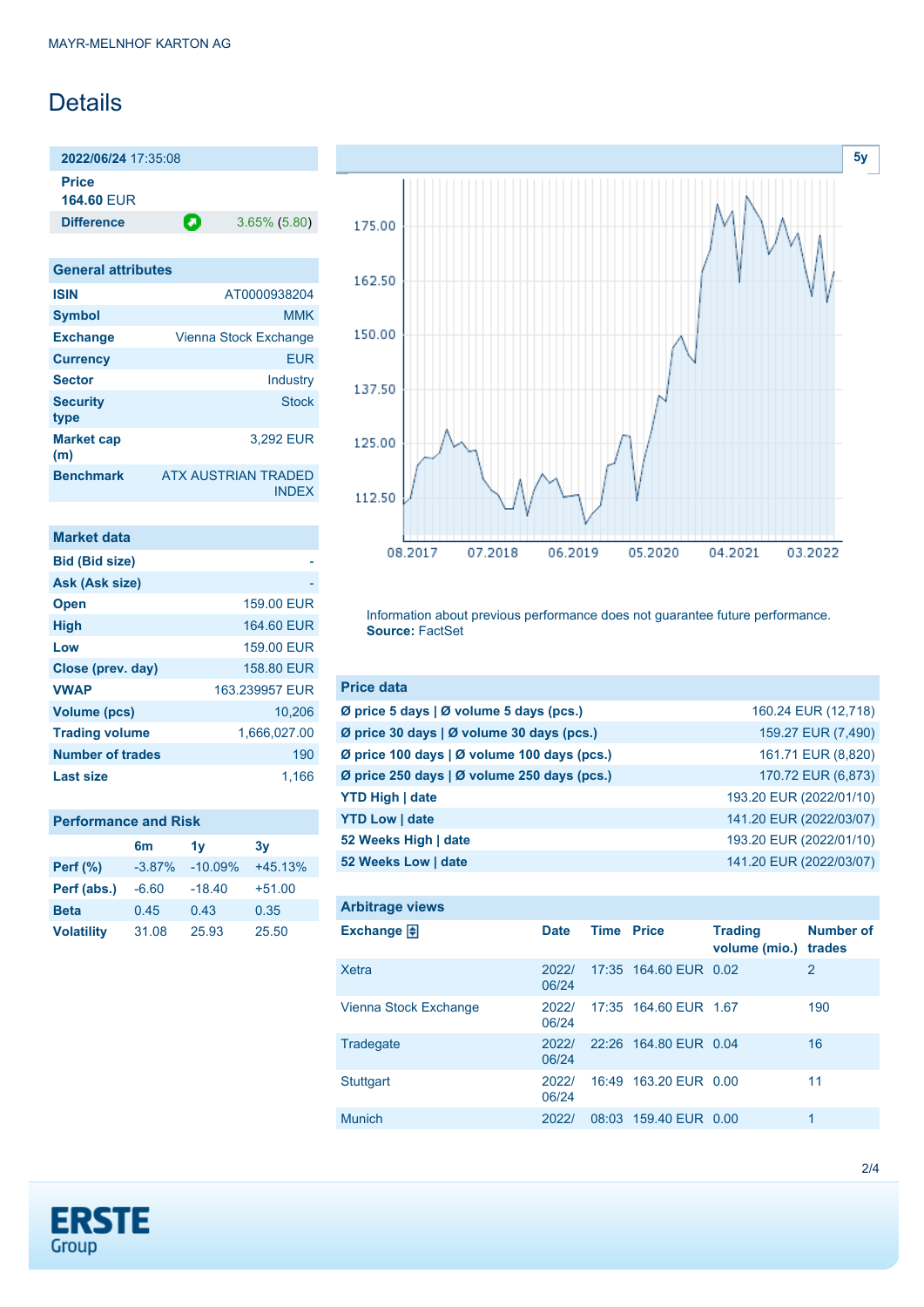|                                                          | 06/24          |                       |               |
|----------------------------------------------------------|----------------|-----------------------|---------------|
| <b>London Stock Exchange</b><br>European Trade Reporting | 2022/<br>06/24 | 17:30 163.10 EUR 0.00 | $\mathcal{P}$ |
| Hanover                                                  | 2022/<br>06/24 | 08:01 160.40 EUR 0.00 | 1             |
| Hamburg                                                  | 2022/<br>06/24 | 08:00 160.40 EUR 0.00 | 1             |
| Frankfurt                                                | 2022/<br>06/24 | 09:09 159.00 EUR 0.00 | 1             |
| <b>FINRA other OTC Issues</b>                            | 2022/<br>05/10 | 20:19 154.88 USD 0.02 | 1             |
| <b>Duesseldorf</b>                                       | 2022/<br>06/24 | 19:31 163.20 EUR 0.00 | 14            |
| <b>Berlin</b>                                            | 2022/<br>06/24 | 21:55 164.80 EUR 0.00 | 18            |